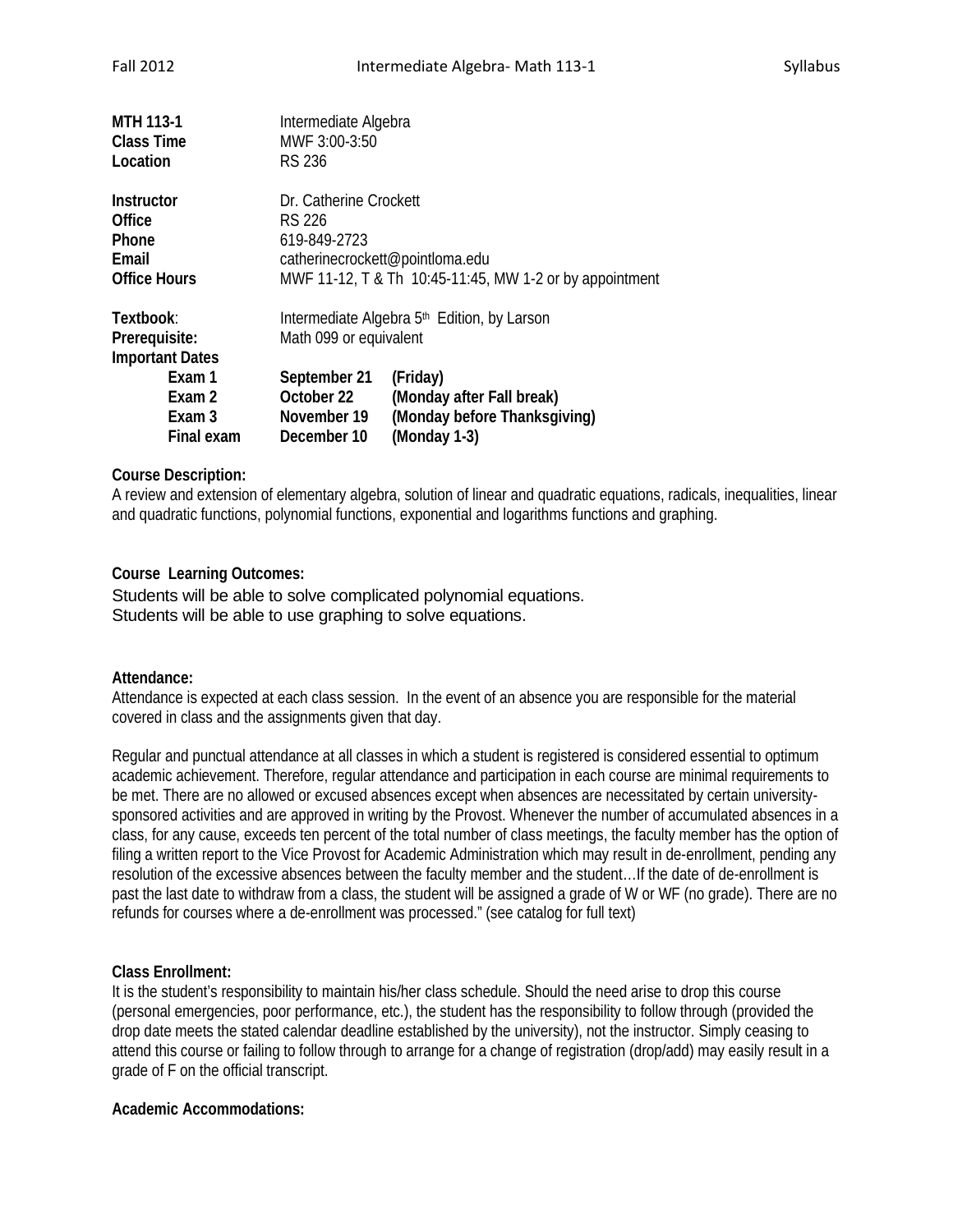While all students are expected to meet the minimum academic standards for completion of this course as established by the instructor, students with disabilities may require academic accommodations. At Point Loma Nazarene University, students requesting academic accommodations must file documentation with the Disability Resource Center (DRC), located in the Bond Academic Center. Once the student files documentation, the Disability Resource Center will contact the student's instructors and provide written recommendations for reasonable and appropriate accommodations to meet the individual needs of the student. This policy assists the university in its commitment to full compliance with Section 504 of the Rehabilitation Act of 1973, the Americans with Disabilities (ADA) Act of 1990, and ADA Amendments Act of 2008, all of which prohibit discrimination against students with disabilities and guarantees all qualified students equal access to and benefits of PLNU programs and activities. Students with learning disabilities who may need accommodations should discuss options with the instructor during the first two weeks of class.

### **Academic Honesty:**

The Point Loma Nazarene University community holds the highest standards of honesty and integrity in all aspects of university life. Academic honesty and integrity are strong values among faculty and students alike. Any violation of the university's commitment is a serious affront to the very nature of Point Loma's mission and purpose.

Academic dishonesty is the act of presenting information, ideas, and/or concepts as one's own when in reality they are the results of another person's creativity and effort. Such acts include plagiarism, copying of class assignments, and copying or other fraudulent behavior on examinations. For more details on PLNU's policy go to: [http://www.pointloma.edu/experience/academics/catalogs/undergraduate-catalog/point-loma-education/academic](http://www.pointloma.edu/experience/academics/catalogs/undergraduate-catalog/point-loma-education/academic-policies)[policies](http://www.pointloma.edu/experience/academics/catalogs/undergraduate-catalog/point-loma-education/academic-policies)

A student who is caught cheating on any item of work will receive a zero on that item and may receive an "F" for the semester. See the PLNU Catalog for a further explanation of the PLNU procedures for academic dishonesty.

### **Final Exam: Date and Time**

The final exam date and time is set by the university at the beginning of the semester and may not be changed by the instructor. Only in the case that a student is required to take three exams during the same day of finals week is an instructor authorized to change the exam date and time for that particular student.

**Grading:** Grades for the course will be based on homework (30%), three exams (15% each; total of 45 %), and a final exam (25%).

**Homework (30%):** Homework will be assigned every class meeting. A homework assignment is late if it is not received at the start of class on the due date. No late homework will be accepted; however the two lowest homework scores will be dropped. Please be sure that your homework is stapled together and the problems are in order. Homework will be scored on a combination of completeness and correctness. A random selection (the same for all people) of the problems will be graded on any homework assignment.

**Tests and Final Exam (15% each and 25%):** Tests and the Final Exam will include problems and questions over material assigned in the text, readings and handouts, as well as material presented in class. No examination shall be missed without prior consent by me or a well documented emergency beyond your control. A score of zero will be assigned for an examination that is missed without prior consent or a well documented emergency beyond your control. The examination schedule is included in the daily schedule. I do not intend to accept excuses such as poor communication with parents, benefactors, sport team sponsors and/or travel agents.

| Please note: | The Final Exam is COMPREHENSIVE.      |
|--------------|---------------------------------------|
|              | December 10, (Monday) at 1:00 to 3:00 |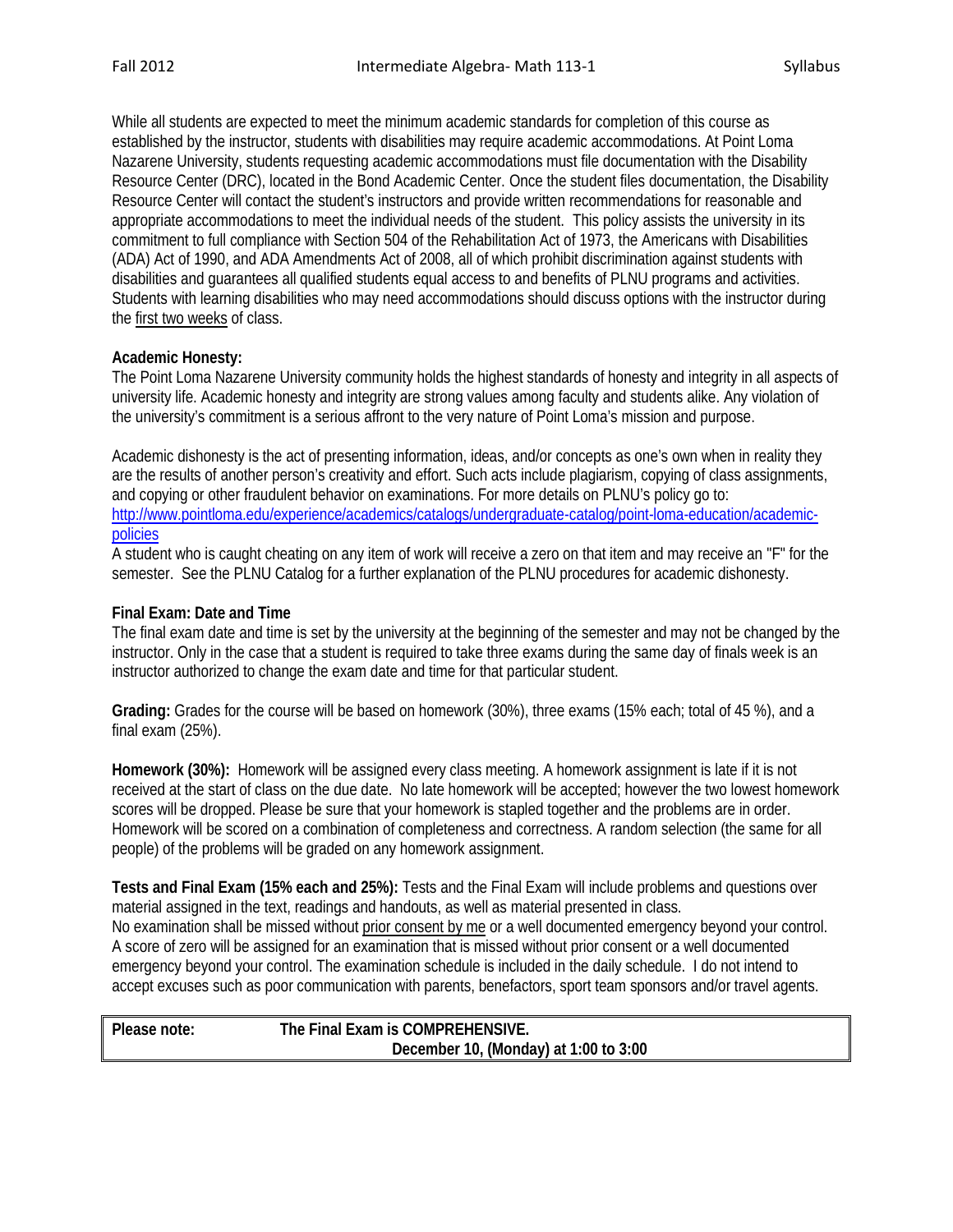| <b>Grading Scale in percentages</b> |  |                                                            |                                        |  |
|-------------------------------------|--|------------------------------------------------------------|----------------------------------------|--|
|                                     |  | R                                                          |                                        |  |
|                                     |  |                                                            | $(87.5, 90)$ $(77.5, 80)$ $(67.5, 70)$ |  |
|                                     |  | $[92.5, 100]$ $[82.5, 87.5]$ $[72.5, 77.5]$ $[62.5, 67.5]$ |                                        |  |
|                                     |  | $[90, 92.5]$ [80, 82.5) [70, 72.5) [60, 62.5]              |                                        |  |

**Grading Scale**: Course grades will be assigned according to the following scale:

**Cell Phones:** Turn off any cell phone, pager or things that make noise while you are in class. Also, do not text or work on other classes while in class -to do so is disrespectful to me and your classmates.

**General Advice:** The key to success in this class is to attend lectures regularly and do your homework. You learn mathematics by doing it yourself. You should expect to spend approximately two hours outside of class for every one hour in class working on homework and going over concepts. When doing homework, please note it is normal to not be able to do every problem correct on the first attempt. Do not be discouraged, instead seek help.

# **Sources of Help:**

- 1. Me. If you have questions, ask me. See office hours.
- 2. FREE TUTORING- Math Learning Center, RS-230. Hours are posted on the door.
- 3. Other classmates. Form study groups! Work together!

| Week           | Monday                                       | Wednesday                         | Friday                        |
|----------------|----------------------------------------------|-----------------------------------|-------------------------------|
| $\mathbf{1}$   | 8/27                                         | 8/29                              | 8/31                          |
|                | First class is on Tuesday 8/28               | $1.2 - 1.3$ Real numbers with     | 1.4-1.5 Algebraic expressions |
|                | <b>Introduction</b>                          | operations and properties         | and their construction        |
|                | 1.1 The real number system                   |                                   |                               |
| $\overline{2}$ | 9/3                                          | 9/5                               | 9/7                           |
|                | <b>No Class</b>                              | $2.1 - 2.2$ Linear equations and  | 2.3 Business and scientific   |
|                |                                              | problem solving                   | problems                      |
| 3              | 9/10                                         | 9/12                              | 9/14                          |
|                | 2.4 Linear Inequalities                      | 2.5 Absolute Value equations      | 3.1 -3.2 The rectangular      |
|                |                                              | and inequalities                  | coordinate system and graphs  |
|                |                                              |                                   | of equations                  |
| $\overline{a}$ | 9/17                                         | 9/19                              | 9/21                          |
|                | 3.3 Slopes and graphs of linear<br>equations | <b>Review</b>                     | Exam #1                       |
| 5              | 9/24                                         | 9/26                              | 9/28                          |
|                | 3.4 Equations of lines                       | 3.5 Graphs of linear inequalities | 3.6 Relations and functions,  |
|                |                                              |                                   | graphs of functions           |
| 6              | 10/1                                         | 10/3                              | 10/5                          |
|                | $4.1 - 4.2$ Systems of equations             | 4.3-4.4 Linear systems in three   | 4.5 Determinants and linear   |
|                | and linear systems in two                    | variables and matrices and linear | systems                       |
|                | variables                                    | systems                           |                               |